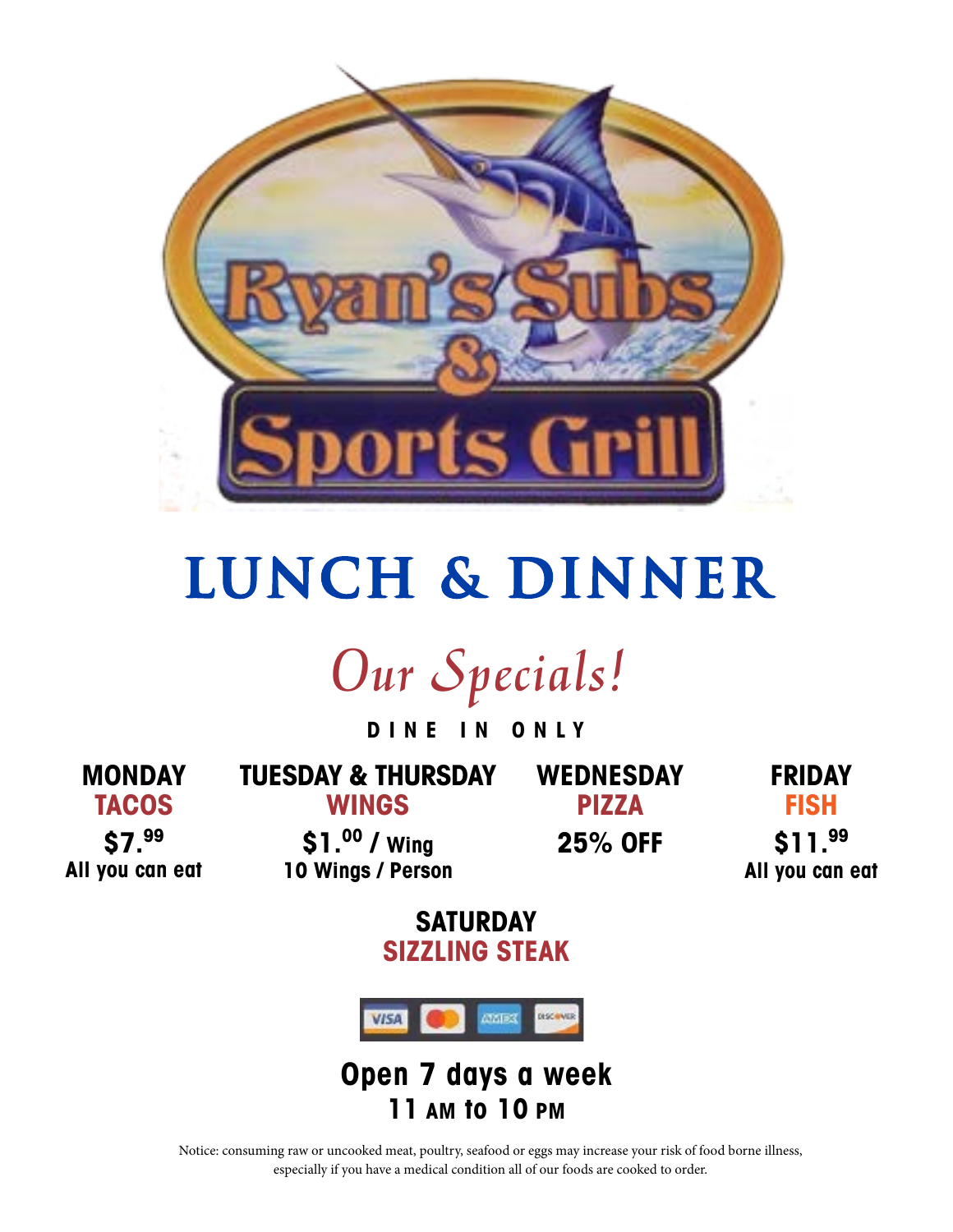## **APPETIZERS**

#### SAMPLER PLATTER 15.99

Chicken tenders, Southwest egg rolls onion rings, cheese planks and potato skins.



#### TUNA SUSHI 13.99

8 ounce Tuna Steak with Wasabi and soy sauce.

#### CHILL CHEESE FRIES 8.99

Topped with our homemade chili and white Queso cheese.

#### CHEESE FRIES 7.99

Fries topped with white Queso cheese.

#### NACHOS 11.99



Topped with chili, cheddar cheese, lettuce, onion, tomato, jalapeño. Served with sour cream and salsa.

#### CHEESE PLANKS 9.99

Hand breaded mozzarella cheese, served with marinara.

#### POTATO SKINS 8.99

Topped with mozzarella, cheddar and bacon, served with sour cream.

#### LOADED TATER TOTS 8.99

Shredded cheddar, bacon, sour cream and chives.

#### OLD BAY FRIES 7.99

Shoestring fries sprinkled with Old Bay seasoning, served with garlic mayonnaise.

#### FRIED MUSHROOMS 9.99

Fresh button mushrooms, hand battered,

deep fried and served with Ranch Dressing.



| 7.99 |
|------|
| 8.99 |
| 8.99 |
|      |

#### STEAMERS 11.99

12-15 mid neck clams, onions, cooked in garlic butter and wine

sauce, served with garlic bread.

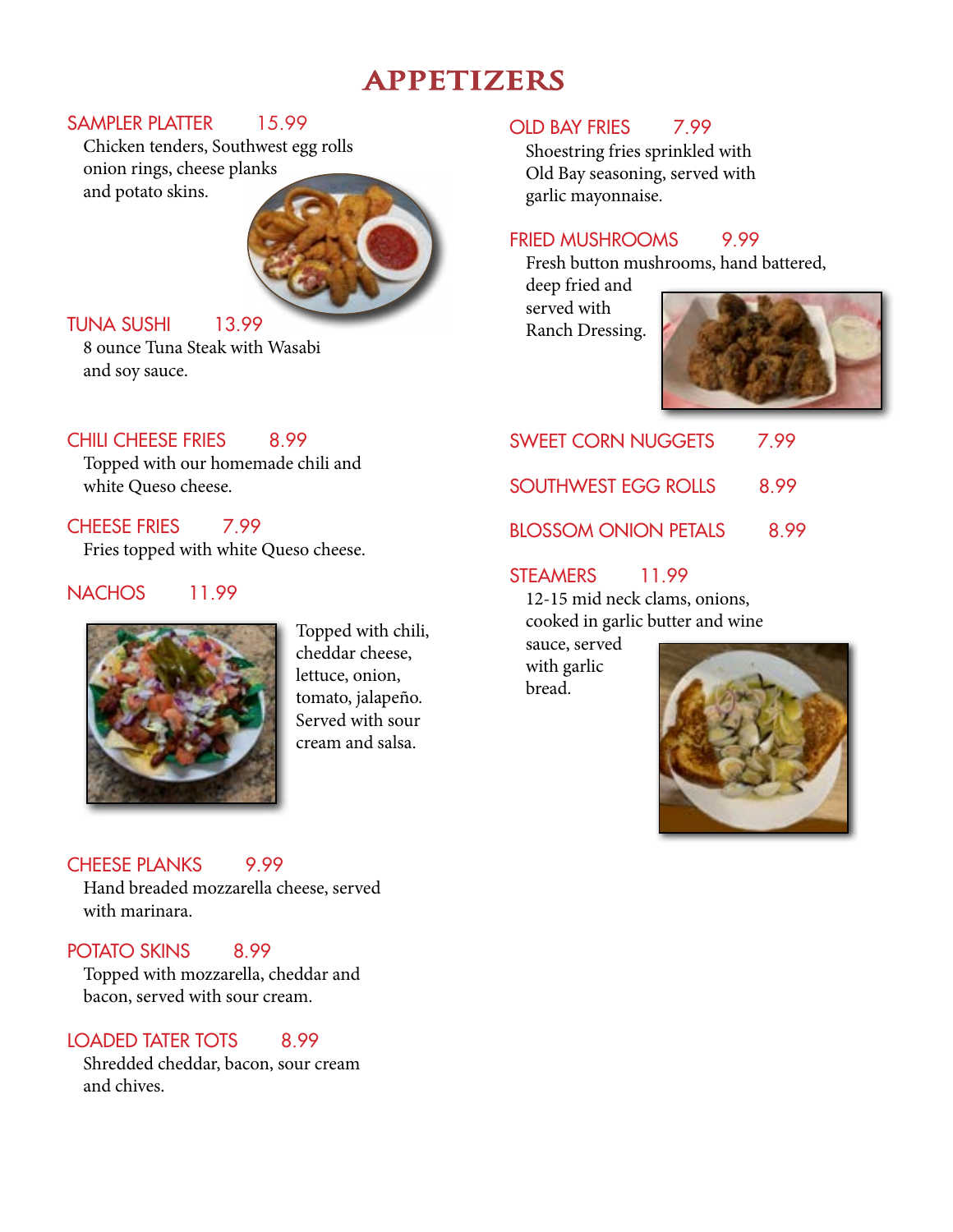## **Ryans' sAUCES**

MILD, MEDIUM, HOT

Garlic Parmesan \* Teriyaki \* BBQ \* Blackened \* Sweet Chili \* Bourbon Molasses Mango Habanero  $\clubsuit$  Stingin Honey Garlic  $\clubsuit$  Lemon Pepper  $\clubsuit$  Ryans' Sweet & Spicy Plum

We do not mix sauces. Sides of sauces available at an additional charge of 69¢

Served plain or tossed

Add Bleu Cheese or ranch with celery \$1

in 1 sauce

## **WINGS — NAKED ONLY**



## **SOUPS AND SALADS**

SOUP OF THE DAY Cup  $4 \cdot \cdot$  Bowl 5

#### FRESH HOMEMADE CHILI

Cup ... 4 Bowl ... 5 Served with crackers Add onion or cheese, 69¢ each.





Try our award wining LOBSTER BISQUE FRIDAYS ONLY Cup 9 Bowl 11

#### CEASAR SALAD 7.99

Bed of Romain lettuce, Parmesan cheese and croûtons with Ryans' Caesar dressing.



Add grilled chicken 11.99

## **WINGS DINGS**

#### BONELESS BREADED CHICKEN CHUNKS

Plain or hand tossed, in choice of sauce Small, 10 pieces 9.99 Large, 20 pieces 15.99

#### GARDEN SALAD 5.99

Iceberg lettuce, onion, tomato, choice of dressing; with fresh chicken salad or tuna salad 9.99

#### ANTIPASTO SALAD 11.99

Lettuce, onion, tomato, black olives, banana peppers, capicola ham, pepperoni, salami and provolone cheese.

#### WEDGE SALAD 11.99

Lettuce wedge, tomatoes, red onion, Bleu Cheese crumbles, bacon, with Bleu Cheese dressing and drizzled with balsamic glaze.

#### BONELESS BUFFALO CHICKEN SALAD 11.99

Boneless Chicken tossed choice of sauce, over a bed of iceberg lettuce and tomatoes. Topped with bacon and Bleu Cheeses crumbles.

#### CHEF SALAD 11.99



Iceberg lettuce, onion, ham, tomatoes, green peppers, mushrooms, hard-boiled egg, choice of dressing.

VOTED COUNTY BEST!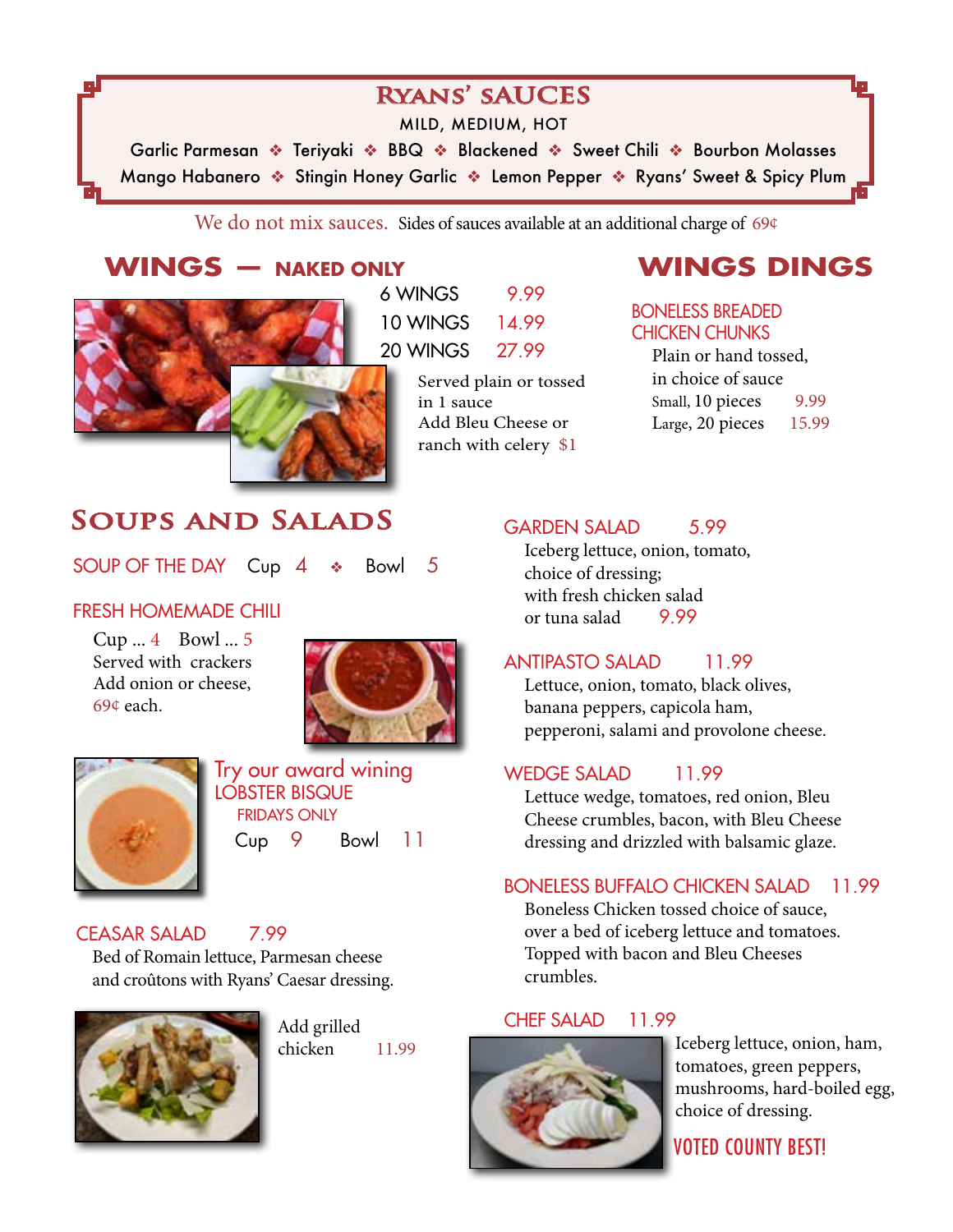## **PIZZA**

Cheese: medium-9.99 \* Large-11.99 Additional items: medium-1.00  $\bullet$  large-1.50



#### **PIZZA TOPPINGS**

Cheese, pepperoni, sausage,beef, BBQ pork, chicken, meatballs, ham, onion, black olives, pineapple, green peppers, jalapeño peppers, banana peppers.

### **SPECIALTY PIZZAS**

#### SPECIALTY PIZZA SIZES: MEDIUM—13.99, LARGE—18.99

#### CHICKEN, BACON, RANCH

Chicken, bacon, cheese, ranch dressing.

#### BUFFALO CHICKEN

Chicken, cheese, ranch dressing, drizzled with hot sauce.

BBQ CHICKEN Chicken, Bacon and BBQ Sauce.

**HAWAIIAN** Garlic sauce, ham, pineapple.

BBQ PORK BBQ sauce, pork

MEATBALL PIZZA Meatballs and cheese.

#### PHILLY CHEESE STEAK PIZZA

Garlic sauce, Philly meat, onions, mushrooms and green peppers.

#### SUPREME

Beef, sausage, pepperoni, bacon, ham, onion, black olives, mushrooms, green peppers, banana and jalapeño peppers.



#### VEGGIE LOVERS

Onion, mushroom, green peppers, black olives, banana and jalapeño peppers.

MEAT LOVERS Beef, sausage, ham, Pepperoni, bacon.

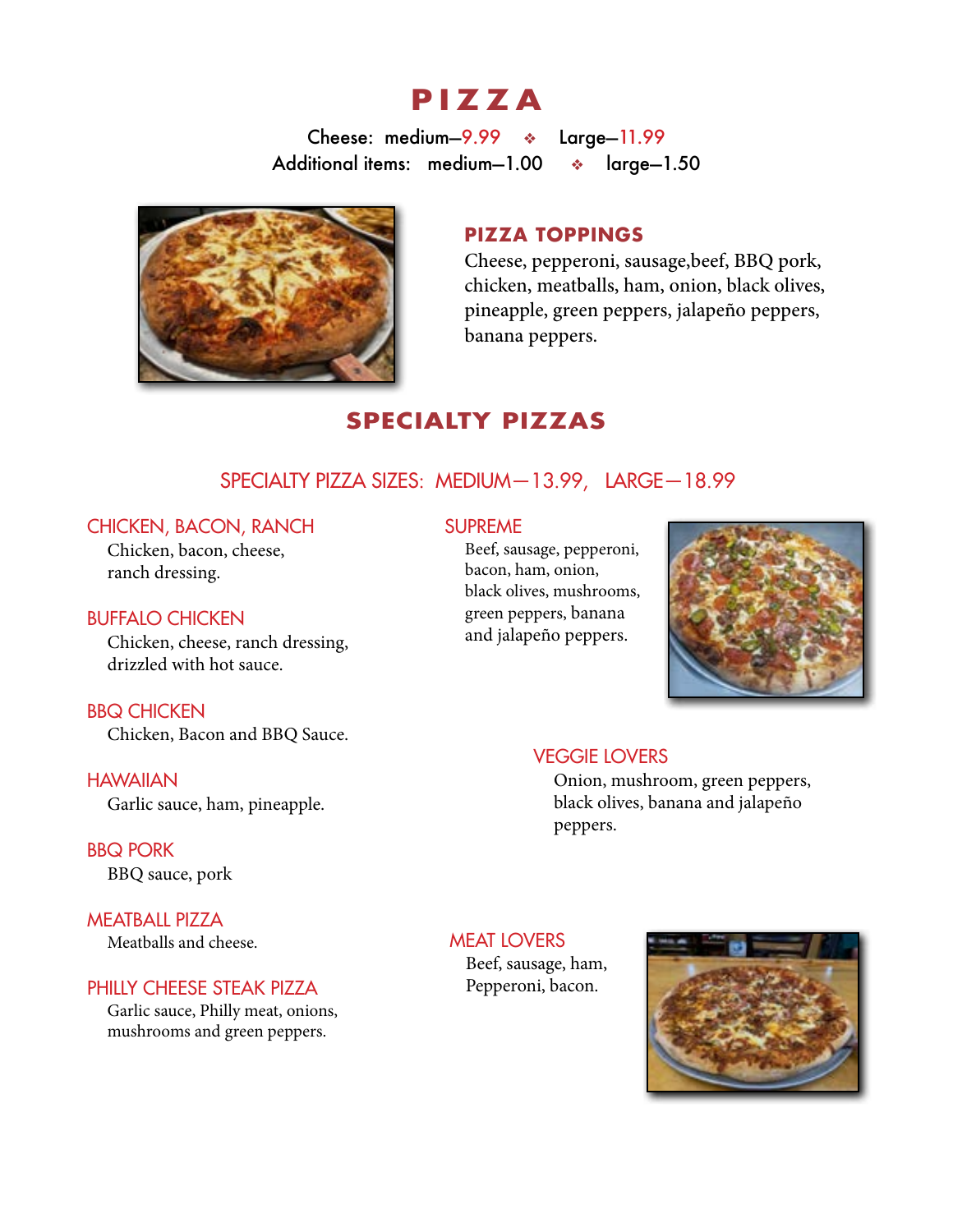## **Subs**

Toppings: Mayo, lettuce, onion, pickles, banana or jalapeño peppers, tomatoes. **Add Cheese 69¢**: American, pepper jack, cheddar, Swiss, or Provolone

#### BAD BOY 13.99

Thin sliced steak or chicken grilled with onions, mushrooms, green peppers, melted provolone cheese, topped with mayo, lettuce, tomato, pickle, banana and jalapeño peppers.

#### MEATBALL AND MOZZARELLA 10.99

#### ITALIAN 10.99

Capicola ham, Genoa salami, pepperoni and Provolone cheese.

#### HAM 9.99

Thin sliced Virginia Ham, topped your way.

#### TURKEY 9.99

Thin sliced turkey breast, topped your way.

#### ROAST BEEF 10.99

Thin sliced beef, topped your way.

#### CHICKEN OR TUNA SALAD 9.99

Homemade daily. Top it any way you like.

#### FRENCH DIP 12.99



Thin sliced roast beef, Provolone cheese with a side of aujus.

#### PHILLY CHEESE 12.99

Thin sliced rib eye, onion and Provolone Cheese.



#### CHICKEN PHILLY 12.99

Thin sliced chicken, onion and Provolone Cheese.

## **wrapS**

Served with fries

#### CHICKEN, BACON, RANCH 10.99

Chicken tenders, bacon, Ranch dressing, with lettuce and tomato.

BUFFALO CHICKEN 10.99 Chicken tenders tossed in hot sauce with Ranch Dressing, Cheddar Cheese, lettuce and tomato.

### TURKEY, BACON, SWISS 10.99

Thin sliced turkey breast, bacon,

Swiss Cheese, lettuce, tomato, mayo.

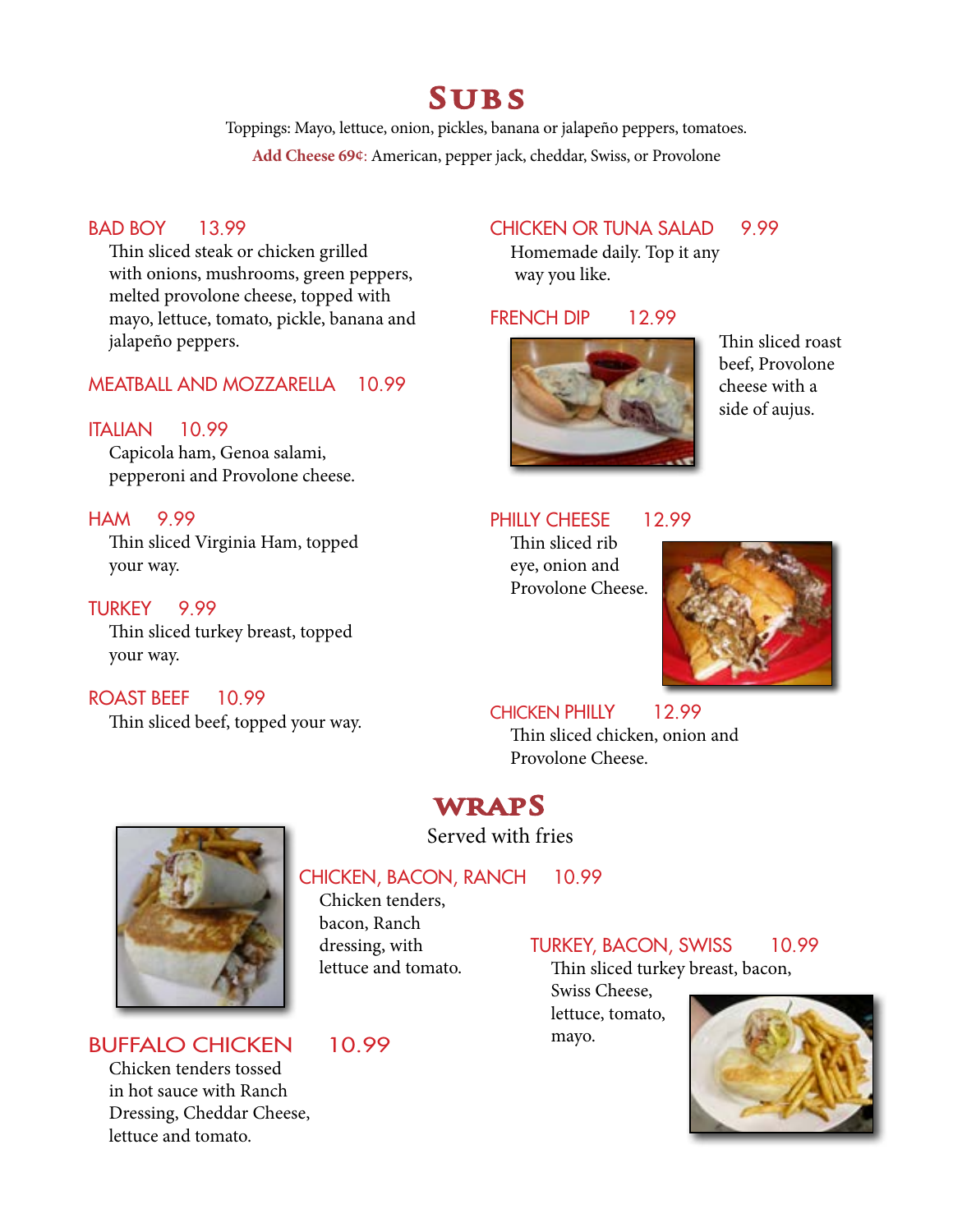## **SANDWICH PLATTERS**

Served with fries

BBQ PORK 11.99 Slow roasted, served on toasted bun.



SPICY CHICKEN SANDWICH 12.99 Regular or spicy with lettuce, tomato and mayo.

#### CHICKEN PARMESAN 13.99

Fried chicken breast, smothered in Marinara and Mozzarella on toasted bun. **EXECUTE: A SERVICE CHICKEN** 12.99



#### TURKEY CUB 12.99

Triple decker, turkey, bacon, Swiss or American cheese, mayo, lettuce tomato. White or wheat bread only!



#### GRILLED CHEESE 7.99

Choice of cheese on white or wheat bread.



#### CHICKEN BREAST 12.99

Grilled, fried, blackened or tossed in choice of sauce on toasted bun with mayo, lettuce and tomato.

BLT 8.99 Bacon, lettuce, tomato, mayo. Choice of white or wheat.



Grilled chicken breast topped with bacon, sautéed onions, BBQ sauce, jalapeños, Mozzarella and Cheddar Cheese on toasted bun.

### MAHI MAHI 16.99

Grilled, blackened, fried on toasted bun with tartar and lettuce.





CUBAN 10.99 Ham, pork, Swiss, mustard, pickle. On Cuban bread only.

PRIME RIB 14.99 Thin sliced Braveheart rib-eye steak, grilled onion, Swiss cheese, on garlic toast.

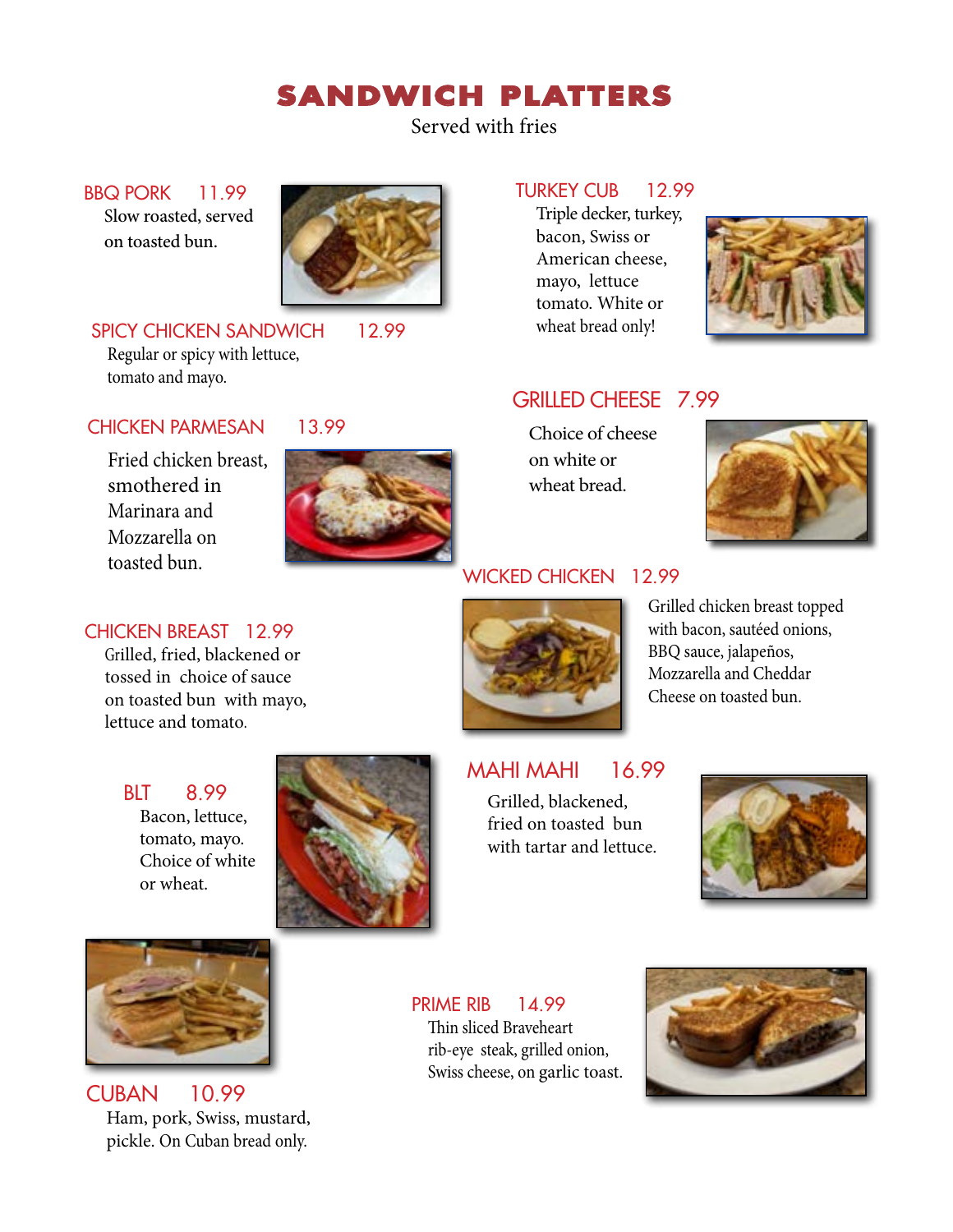## **Specialty burgers**

Served with fries All 1/2 lb, handmade fresh daily, Braveheart patties.

#### ALL AMERICAN 10.99

Choice of cheese, mayo, lettuce and tomato



Blackening

seasoning and bleu cheese crumbles, mayo, lettuce and tomato.

## BBQ BURGER 12.99

BBQ pork, Bacon, cheddar cheese and BBQ sauce.



#### MUSHROOM SWISS BURGER 12.99

Swiss cheese, mushrooms, mayo, lettuce and tomato.

#### BACON CHEESEBURGER 12.99

Bacon, choice of Cheese, mayo, lettuce and tomato.



## PATTY MELT 12.99

1/2 lb. with grilled onion, Swiss Cheese on garlic toast.





Black bean burger, mayo, lettuce and tomato.



## COWBOY BURGER 13.99

Bacon, grilled onion, jalapeños, cheddar, BBQ



anno

**CREATE YOUR OWN BURGER 10.99** 1/2 lb burger, served with fries CHOICE OF CHEESE: AMERICAN, SWISS, PROVOLONE, CHEDDAR, PEPPER JACK 69¢ Mushrooms .69 Jalapeños .69 Banana Peppers .69 Bacon .69 Green Peppers .69 Chili .99 Mayo (N/C) Lettuce .69 Tomato .69 Pickle .69 Onion, raw or grilled .69

BLACK AND BLUE 12.99

ITALIAN BURGER 10.99

and marinara.

Provolone cheese, cheese plank

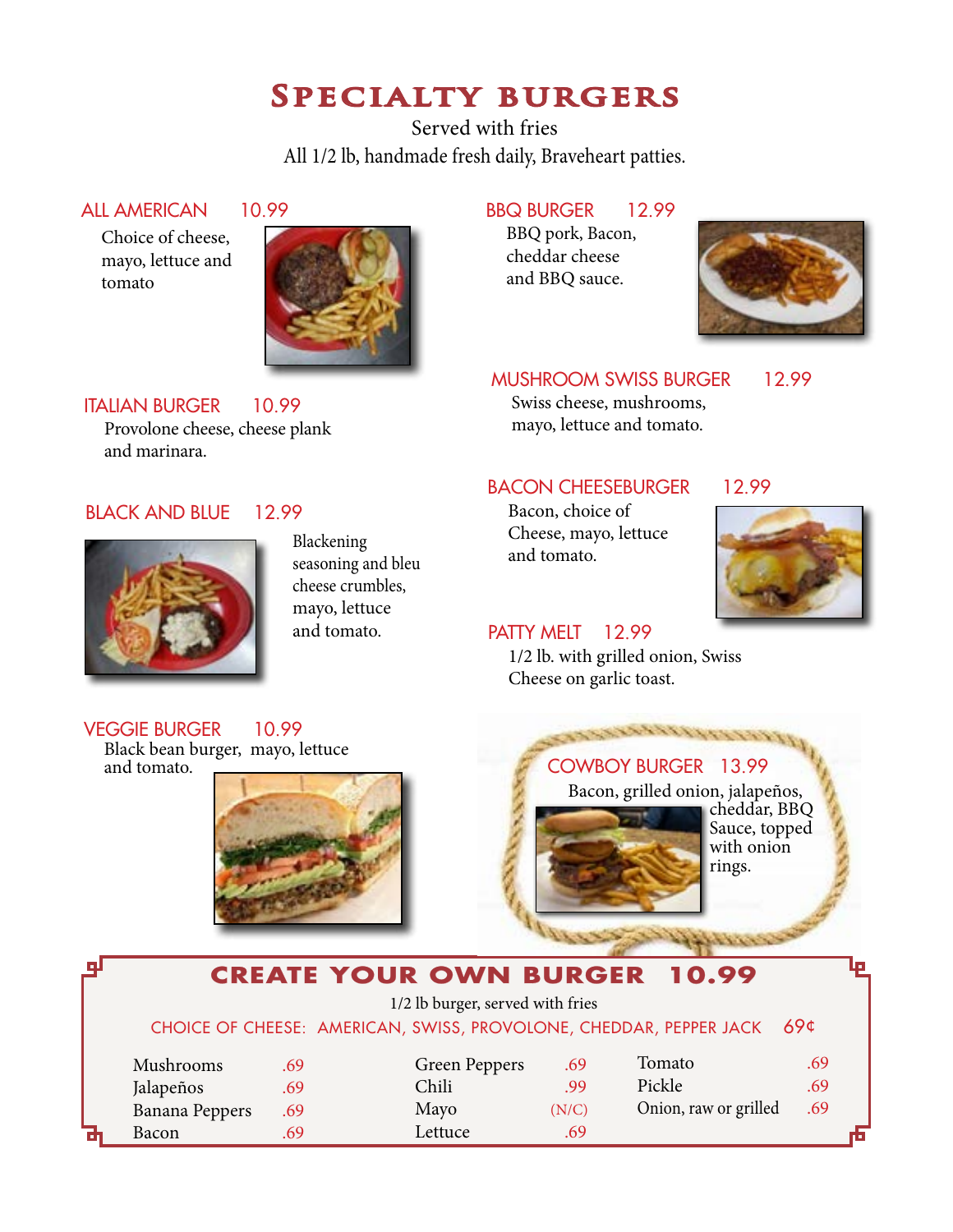## **EntréeS**

### FISH AND CHIPS 13.99

Comes fried with fries and slaw.



#### FRIED SHRIMP 18.99



Golden brown, fried, large, fresh, shrimp. Regular or coconut, served with slaw and beans.

#### CHICKEN STRIPS 11.99

Golden fried strips plain or tossed in any of our sauces. Served with honey mustard, fries and slaw.



#### 4 PIECE FRIED CHICKEN 13.99

Served with fries and slaw.



#### BONELESS CHICKEN 11.99

Tossed in choice of sauce over bed of Ryan's rice.

#### SHRIMP SCAMPI 16.99

Shrimp sautéed in garlic butter and wine sauce. Served over pasta.

#### CHICKEN PARMIGIANA 15.99

8 oz. breast, smothered in marina and mozzarella cheese, over pasta..

### 10 OZ. RIB-EYE STEAK 26.99

Served with salad and baked potato.



#### CHICKEN OR STEAK QUESADILLA 13.99



Served with chips and cheese.

#### MAHI-MAHI 21.99

Grilled, fried, blackened, 8 oz fillet fresh from the ocean taste. Served with fries and slaw.



#### TUNA STEAK DINNER 20.99



Served with baked potato and veggies.